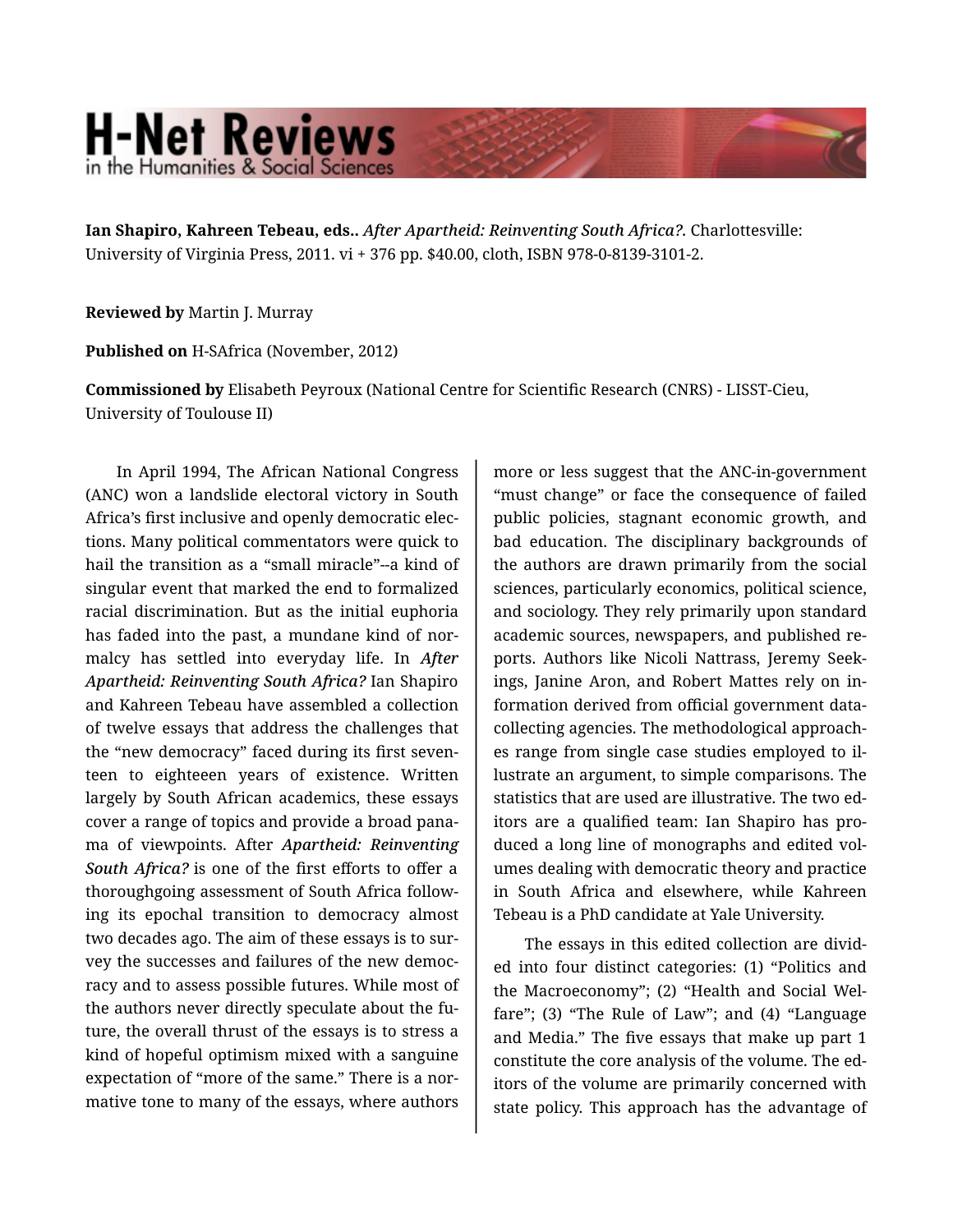concentrating the efforts of the assembled authors on policy analysis. The drawback is that it limits the scope of what can be investigated. The conse‐ quence of focusing on policy is perhaps to pro‐ duce an undue stress on decision making and the failures of policymakers to match the expecta‐ tions of the immediate post-1994 euphoria. In the opening essay in part 1 (entitled "Poverty and In‐ equality in South Africa, 1994–2007"), Jeremy Seekings argues that state economic policies un‐ der the ruling ANC have failed to make significant inroads into redressing the extreme levels of poverty and inequality in South Africa after the end of apartheid. He attributes the causes of per‐ sistent poverty and inequality to the choice of an economic growth path that actually discourages job creation for low-skilled and marginally em‐ ployed wage-earners, coupled with a failing edu‐ cational system that has not worked for the poor. Despite a fairly effective redistributive social wel‐ fare system, job creation after the end of apartheid has remained anemic. As an antidote to the slow pace of job creation, Seekings argues in favor of the adoption of a wholly different labor market policy that would reduce the existing cost of labor along with an expanded social safety net for the "poorest of the poor."

What Seekings seems to overlook is the power of large-scale businesses to go their own way, thereby ignoring the pleas and protestations of policymakers. This perspective has generated a great deal of controversy in both academic and trade union circles. Trade union activists, for ex‐ ample, warn that adopting policies that would re‐ duce the cost of labor will only result in creating more precariousness for workers. Academics on the political left like Franco Barchiesi, Ashwin De‐ sai, Patrick Bond, and numerous others take issue with this position, arguing that labor policies ad‐ vocated by Seekings represent a step backward, and result in a loosening of the institutional gains that organized workers were able to achieve as a consequence of their contribution to the struggle against apartheid. Indeed, one of the most con‐

tentious programs enacted with the transition to parliamentary democracy is black economic em‐ powerment (BEE). In his essay, Anthony Butler takes a critical look at these efforts to address the imbalances in wealth distribution across the lines of race. He begins with a critical appraisal of the usefulness of BEE as a strategy of empowerment. He then turns to a careful dissection of the prac‐ tice of BEE. Butler remains skeptical about the current state of affairs. He suggests that if BEE and its variants remain an arena open for fa‐ voritism and "rewarding friends," then the entire framework may collapse, leading to a loss of busi‐ ness confidence, which would be harmful for fu‐ ture economic growth.

In his essay, Robert Mattes unpacks the strengths and weaknesses of the ANC's efforts to foster various forms of democratic legitimacy since 1994. He raises some concerns about the lack of political engagement and participation in democratic institutions at the grassroots level. In his essay, "Business Community after Apartheid and Beyond," Theuns Eloff chronicles the role of organized business in promoting an ideal busi‐ ness environment as the wellspring for continued economic growth. Finally, Janine Aron takes a broader look at the successes and failures of macroeconomic (fiscal and monetary) policies since 1994. She remains cautiously optimistic for monetary policy in South Africa, as long as policy‐ makers do not deviate from a strict commitment to conventional market-based approaches. As a general rule, the essays on macroeconomics are framed within conventional market-led approach‐ es to socioeconomic growth and stability. The nar‐ row starting point limits the options for thinking about alternatives.

In the leading essay in part 2, Nicoli Nattrass explores the causes and consequences of former president Thabo Mbeki's mystifying AIDS denial‐ ism. After unpacking various explanations for Mbeki's reluctance to act, she remains perplexed and bewildered. While she attributes some blame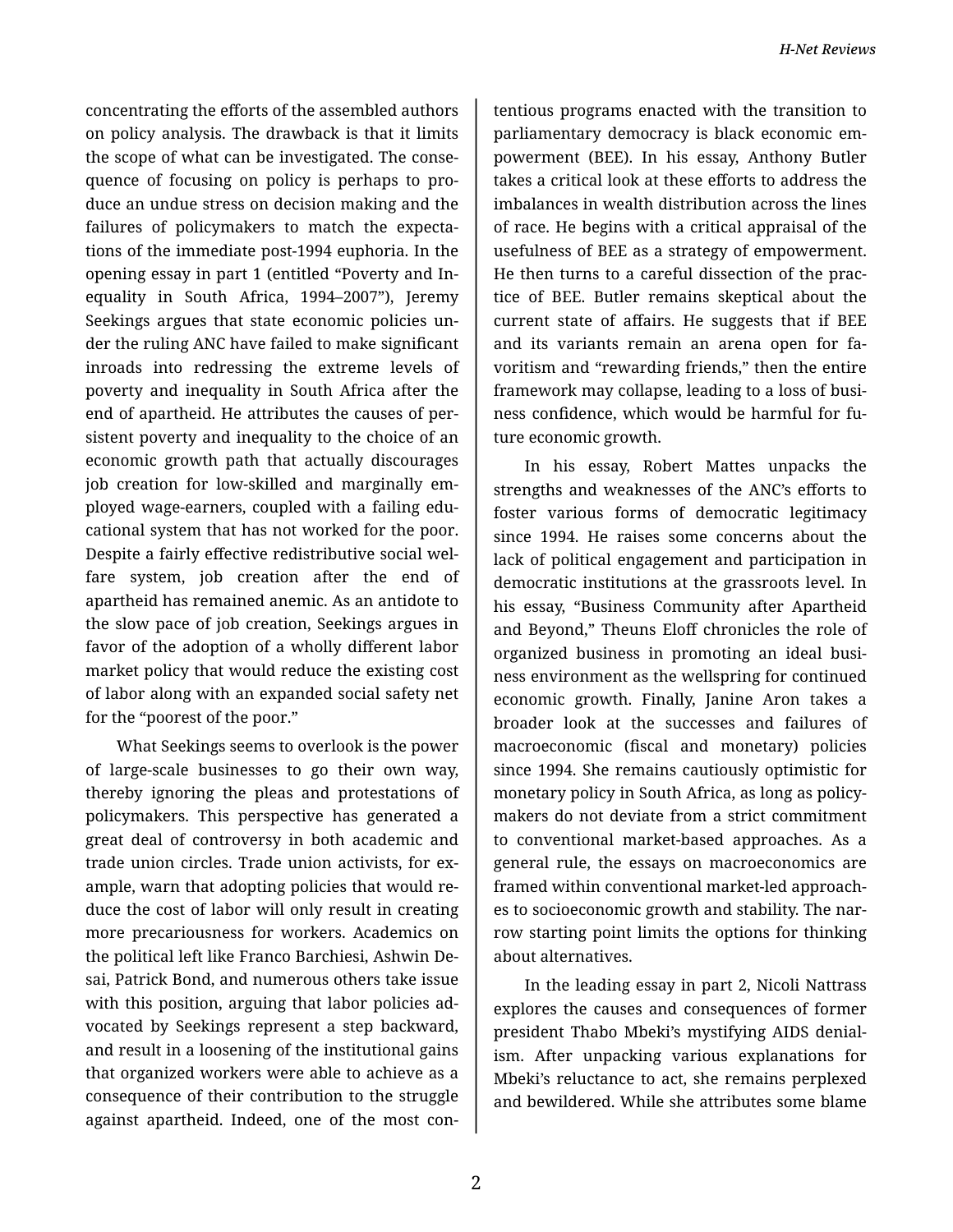for slow response to the AIDS epidemic to the ad‐ ministrations of other former presidents, F. W. De Klerk and Nelson Mandela, Nattrass focuses her attention squarely on the failure of the Mbeki ad‐ ministration to not only acknowledge that there were new and useful treatment and prevention strategies available, but also to act quickly to in‐ troduce well-known and appropriately tested an‐ tiretroviral drugs for treatment and for slowing the spread of AIDS. In their concluding essay in this section, Lauren Paremoer and Courtney Jung start with the observation that the ANC has faced very little meaningful electoral opposition to its policy choices (with the exception of the Demo‐ cratic Alliance in the Western Cape). They suggest that the battle for socioeconomic rights--such as the right to housing and health care--takes place largely through the court system. They trace the process through which civil society organizations have used the Constitutional Court to press for re‐ dress of grievances. The courts have become a pri‐ mary site of opposition, offering the most formi‐ dable challenge to the ANC government when it fails to deliver on rights guaranteed in the Consti‐ tution.

In the opening essay in part 3, David Dyzen‐ haus demonstrates how the rule of law in the "new South Africa" is tied to not only a procedural conception of legality (where actions of state offi‐ cials are backed by a warrant in law) but also a substantive conception, which requires that the litany of rights and liberties embedded in the Con‐ stitution be protected. Dyzenhaus issues a cau‐ tionary warning, pointing to efforts of the ANC-ingovernment to bypass the Constitutional Court and its rulings. In the next essay, Marianne Camerer assesses the strengths and weaknesses, successes and failures, of anticorruption efforts. In the concluding essay in this section, Lungisile Ntsebeza investigates the failure of redistributive land reform despite the promises in 1994 to rectify the imbalance. By adopting a "willing buyer, willing seller" principle, the ANC-in-government locked itself into a regulative land regime that was unable to break the entrenchment of private property rights enshrined in the Constitution.

The final essays in this collection take up the question of language and media. In his critical as‐ sessment of the language question, Neville Alexander (who passed away in September 2012 and whose consistently critical voice will be sore‐ ly missed) argues strenuously for the importance of mother-tongue-based education, particularly at the lower grades. While South Africa adopted a progressive approach toward the use of indige‐ nous languages, language policy in practice has been disappointing. In the final essay of the volume, Guy Berger argues that the ANC's commitment to a "managed liberalization" of the fields of communications is trapped with contradictory ob‐ jectives. The reliance on market forces is often at odds with the goals of post-apartheid "transfor‐ mation" of the entrenched media empire.

While several essays speak favorably of ANC policies, the overall tone of this collection is critical. Is this stance warranted? Certainly, the time for "rainbow sentimentalism" has past. All too of‐ ten, the ruling ANC has sought to blame the apartheid past for current failures to redress per‐ sistent poverty and unequal access to basic re‐ sources like jobs, education, and health care. At the same time, the harshest social critics have fo‐ cused undue attention on the failures of political leadership, the embarrassing levels of corruption, the temptations of crony capitalism, and self-en‐ richment of the new black elite while ignoring the structural constraints facing the political regime, the entrenched power of the white business class, and the persistence of racism as reasons for the failure to achieve the goals of 1994. Critical en‐ gagement can cut two ways: first, it can be seen as an effort to deepen democratic institutions and to push the ANC to adopt policies more in favor of the poor; or alternatively, it can serve to under‐ mine the legitimacy of the ruling African National Congress. Taken together, the essays in *After Apartheid: Reinventing South Africa?* raise impor‐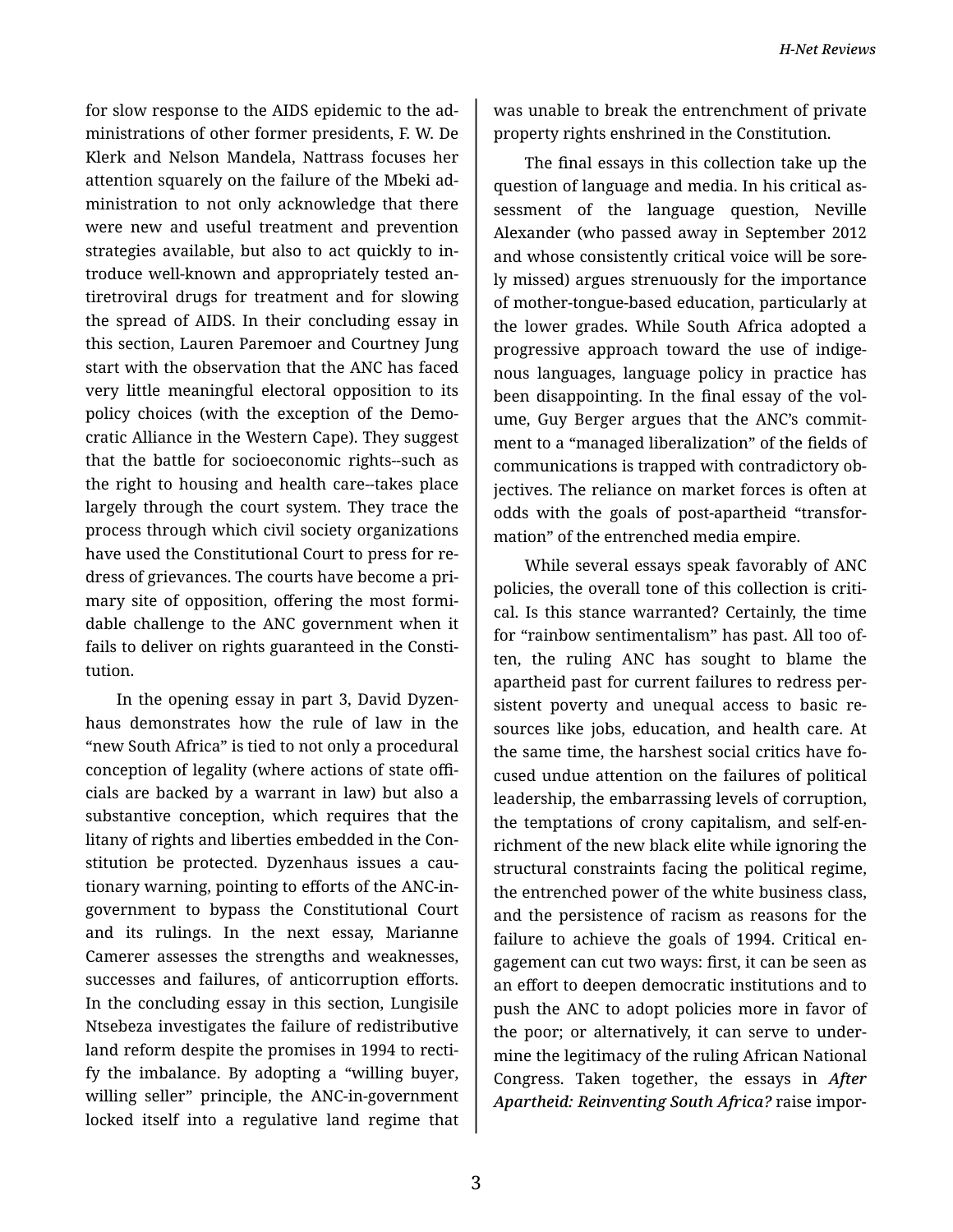tant questions for the prospects for the future in the new South Africa. The transfer of entrenched wealth and power from the old regime to the new has complicated efforts on the part of the ANC to engage in reforms that would benefit wage-earn‐ ers and the poor. A good position in the ANC hier‐ archy is often a ticket to financial success, while at the same time, the large underclass trapped in poverty and unemployment and increasingly dis‐ satisfied with government delivery poses a potential threat to political stability.

The intended audiences for *After Apartheid: Reinventing South Africa?* are scholars, post-grad‐ uate students, and upper-division undergraduates interested in understanding the challenges and opportunities for change in South Africa after the transition to parliamentary democracy. The es‐ says focus primarily on the fields of politics, eco‐ nomics, law, and social policy. While these fields of inquiry are broad in scope, the overall impact of the book could have been aided by some ges‐ ture toward enduring geographical inequalities, the successes or failures of new metropolitan planning regimes, and changes in the built envi‐ ronment. *After Apartheid: Reinventing South Africa?* succeeds in uncovering the weaknesses in political leadership and the failure of the ruling ANC to deliver on its initial promises of uplift‐ ment. Yet there may be some overreach here. Tak‐ ing a wider-angle view would be better able to sit‐ uate the failures of political leadership in the con‐ text of the prevailing global conditions, structural constraints, and limitations that ANC faces in the current global climate of socioeconomic uncer‐ tainty and malaise. It is also the case that the choice of topics in this collection narrows the fo‐ cus unnecessarily. The essays are typically framed around conventional approaches to studying macroeconomics, and to evaluating policy and de‐ cision making processes. One might ask if study‐ ing such themes as the spatial geography and the built environment, or political protest and popu‐ lar mobilization, might yield more nuanced un‐ derstandings of the transition to parliamentary

democracy in South Africa. The essays in *After Apartheid: Reinventing South Africa?* seem to overlook the power of large-scale business to shape the future, and how the pressures of global competitiveness have locked the ANC leadership into a limited range of policy choices.

number of essays

. . has passed , ing t the same time, a . A